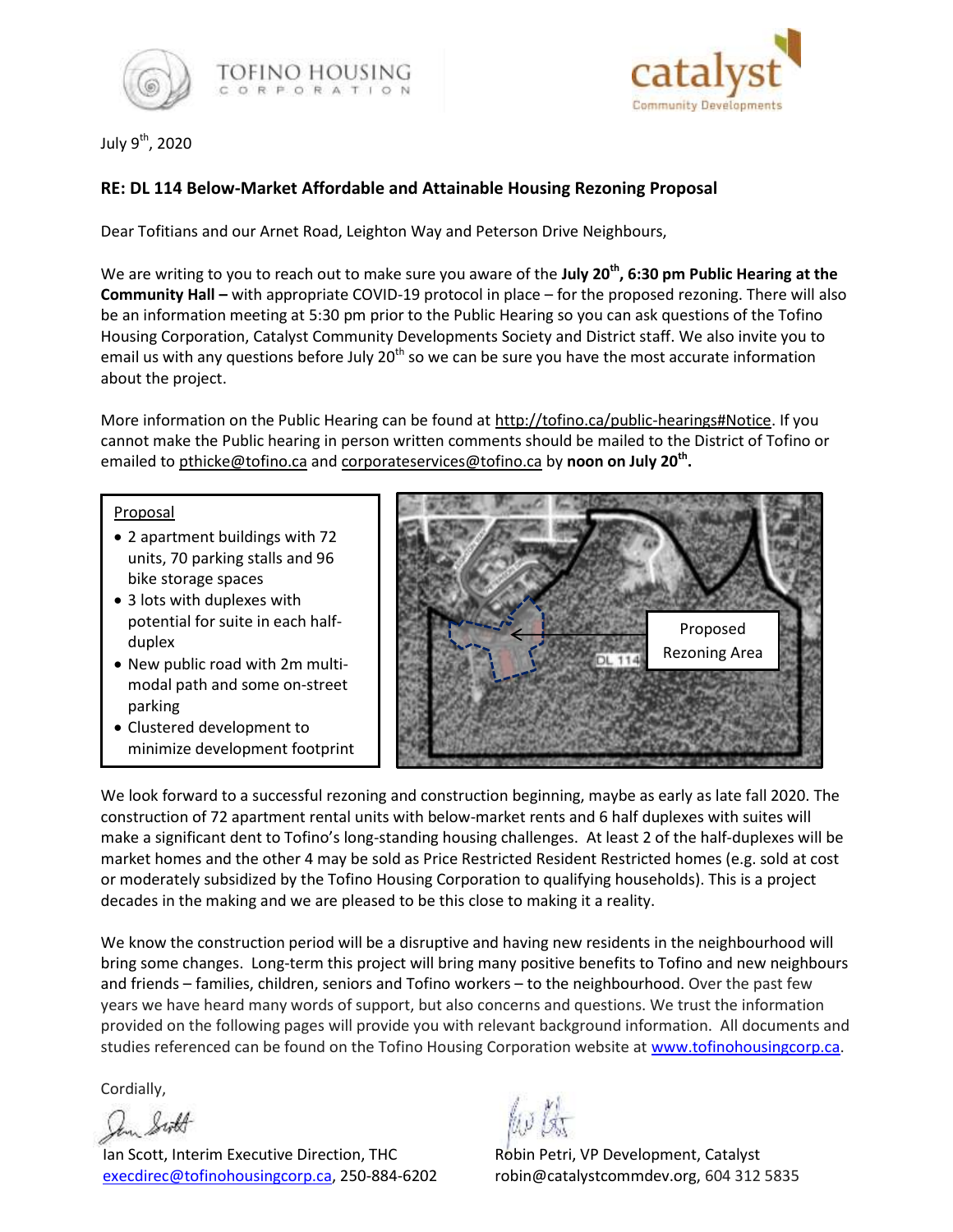



# **The Bigger Picture**

### *Is there still a need for this project?*

Study after study has demonstrated the lack of suitable and affordable housing for those who live and work in Tofino, particularly for younger adults and families. In 2015 the Housing Needs Assessment identified long-term secure rental housing and attainable homeownership as two of the four most critical needs. In 2018 we completed a survey of those seeking housing and received over 200 responses. A 2018 survey of businesses found lack of housing for workers – leading to overcrowding of staff accommodation and lack of workers to run businesses as effectively as possible. Based on the results of the business survey we estimated the need for over 200 additional year-round beds to meet the housing needs of this portion of the Tofino workforce. Based on lack of availability, rental rates and anecdotes from many we know, the Tofino housing challenge has not gone away.

## *Why is the District investing in housing? Isn't this a business issue?*

The District, via the activities of the Tofino Housing Corporation, is investing primarily in housing that will be rented or sold to households, families and individuals who live and work in Tofino and want to make Tofino their permanent home. Suitable, affordable and secure housing is a critical part of any sustainable and healthy community. In a community like Tofino, with a seasonal tourism visitation peak, there is a need for staff accommodation. However, there is a greater unmet need for housing where Tofino residents – families, employees, business owners, seniors and those on fixed incomes – are able to rent or purchase a home and make it their own, secure in the knowledge they can remain year after year wherever they choose to work and without fear of their landlord asking them to leave.

## *Why is the District investing in housing? Isn't this the role for the private sector?*

Below-market, perpetually affordable housing is not well-provided by the private sector. Older housing stock often serves that purpose to some extent, but there is not nearly enough in Tofino. Communities up and down Vancouver Island and across Canada have government-affiliated housing agencies or non-profit organisations providing and operating below market housing. In our situation, the Tofino Housing Corporation – owned by the District of Tofino, and the Catalyst Community Developments Society – a nonprofit organisation, are working together to deliver this type of housing. Neither organisation will be making profits and any operational surpluses, after covering mortgage debts and operating expenses, will be reinvested into lowering rents or building more affordable housing. In 2016, the private sector was given the opportunity respond to a Request for Proposals to use DL 114 lands for a combination of private and affordable housing: no responses were received.

### *Is this a wise use of my taxpayer money?*

Yes, but only a small amount of tax revenues are going into these projects. Instead the District is leveraging its modest contributions (approximately 8%-9% of capital costs for DL 114) to secure funding and lowinterest rate financing from provincial and federal government sources. The District has provided free land to the THC that it will lease without charge for 60-100 years to Catalyst Community Developments Society. Financial contributions to date from the District have come from: A) affordable housing and capital reserves as a result of private development amenity contributions; and B) the 3% MRDT bed tax on AirBnB accommodation. When the housing is built, up to 50% of the Development Costs Charges (DCCs ) will be waived, an option also available to any private developer guaranteeing similar affordable housing, which will require an offset with taxation revenue. However, most of the financial contributions to the DL 114 project will be from sources other than the District (39%) or will be held as a mortgage (54%). The capital costs of approximately \$21.3 million for the DL 114 apartment buildings, including the new public road and servicing, will generally be distributed according to chart on the following page.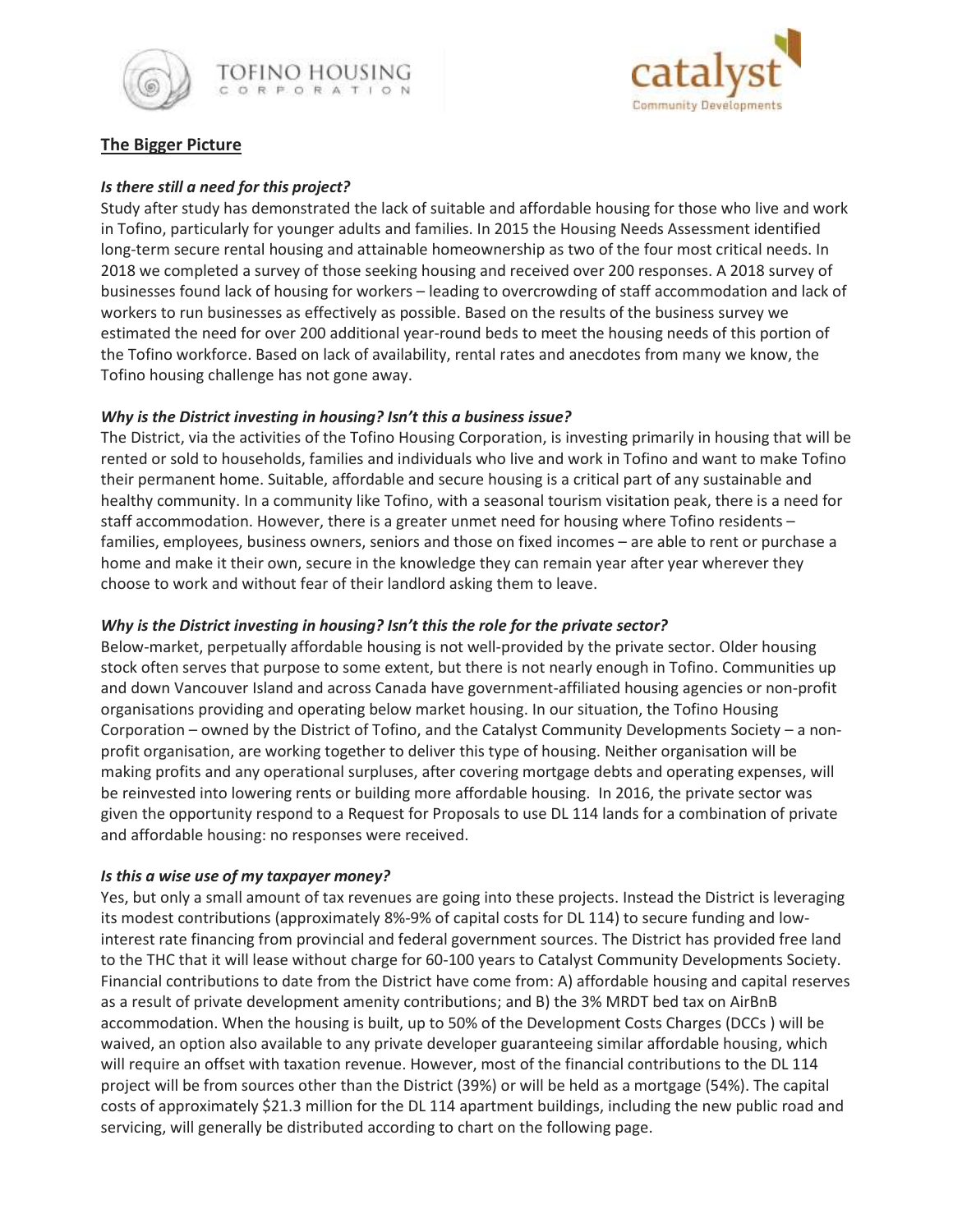

# **The Neighbourhood Picture**

## *Why is this type of housing being built in this neighbourhood?*

This land was chosen because it is owned by the District of Tofino and was identified, along with the Sharp Road site, as the best available District lands. DL 114 was first selected by a District of Tofino committee in 2004 as the most suitable District land for attainable and affordable housing. DL 114 is designated for housing in the Official Community Plan and the Local Area Plan developed in 2008 identifies a mix of housing types for the neighbourhood. DL 114 was also partially zoned for housing in 2010. Since the THC was restarted in 2017, we reconfirmed DL 114 as being an excellent option for affordable and attainable housing development and Council has since reconfirmed its interest in using the DL 114 lands for housing.

## *Why isn't the access off of Arnet Road near the Community Hall instead?*

As illustrated in the Local Area Plan it is envisioned that this new neighbourhood will be accessed from both Arnet Road and Peterson Drive/Leighton Way. We selected this particular location now for a number of reasons:

- 1) Part of the area around the Community Hall was / is being considered for a recreation centre.
- 2) The length of road required to access good housing development would be longer and the topography steeper if access was from Arnett Road. Also a large wetland would constrain development options.
- 3) The developable land accessed off of Peterson/Leighton is more suitable for apartment housing.
- 4) The main sewer line is being built along Arnet Road and through DL 114 to Industrial Way. It wasn't fully designed nor was there a clear timeline for construction established when project planning started.
- 5) It is a recognized community planning principle to locate new housing adjacent to existing residential neighbourhoods rather than be set further away.

From *Vision Tofino Update – Official Community Plan Bylaw 1200, 2013, Appendix B – District Lot 114 Local Area Plan Section 3.0*